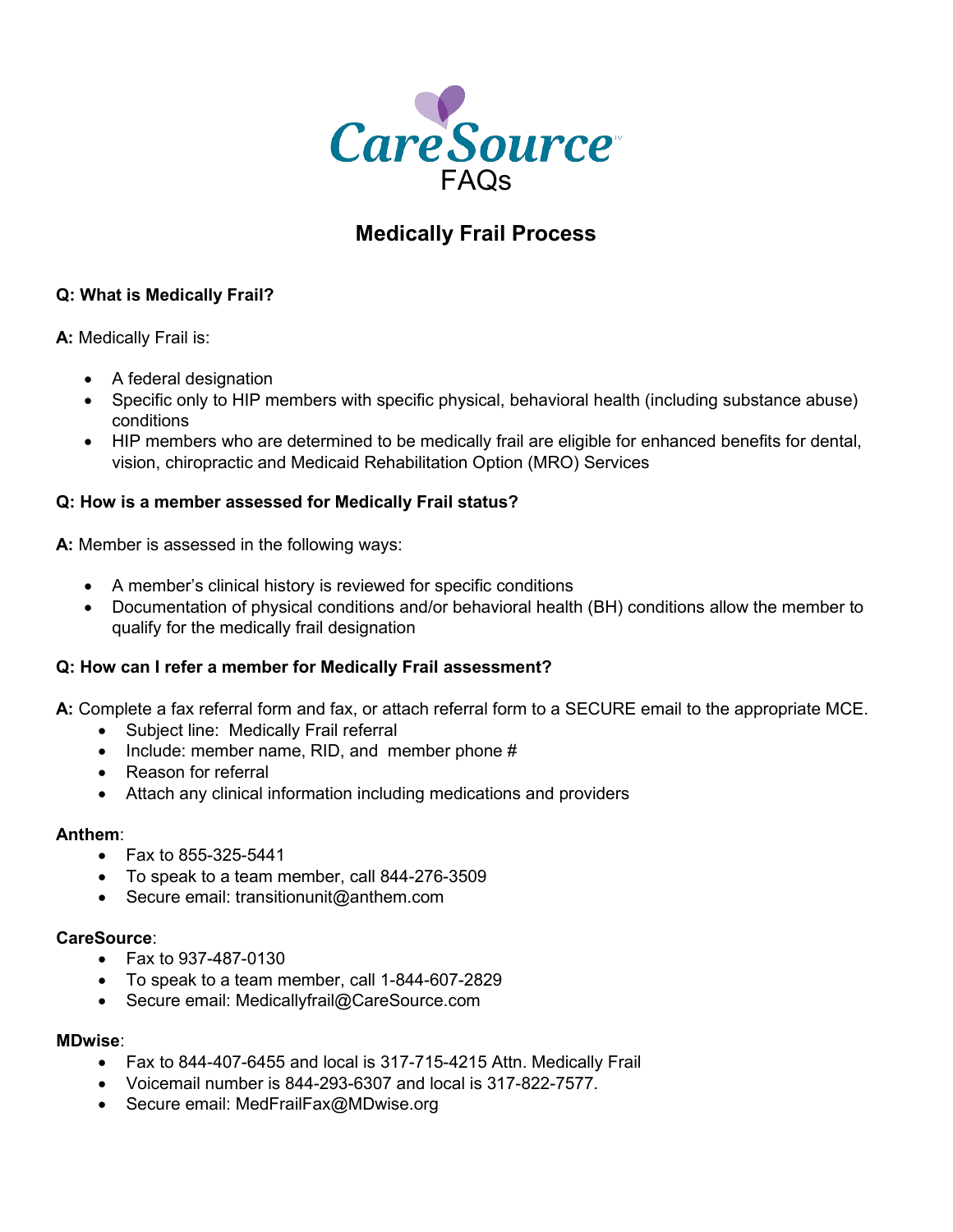

**MHS:**

- Fax to 866-694-3653 at: Medically Frail
- To speak to a team member, call 877-647-4848 and ask for the Medically Frail Team
- Secure email: medically frail@mhsindiana.com

## **Q: What laws govern the disclosure of our patients' health information to a managed care entity?**

**A:** There are many federal and state laws that govern the use and disclosure of a patient's health related information. These include the Health Insurance Portability and Accountability Act of 1986 (HIPAA) and the privacy regulations implemented under HIPAA, which restrict the use and disclosure of an individual's protected health information; the Federal Confidentiality of Substance Use Disorder Patient Records regulations, which protect the confidentiality of substance use disorder treatment records; and Indiana Code sections 16-39-2-6 and 16-39-5-3, which identify the individuals and entities to which a health care provider can disclose mental and physical health information without the patient's consent.

## **Q: Can we share a patient's health information with a managed care entity under these laws?**

**A:** In general, yes, with limitations. Even without the patient's prior consent or authorization, a provider can use or disclose a patient's health information for treatment, payment and other limited purposes. This means that you can disclose, for example, a patient's information in order to obtain prior authorization for items or services, arrange for treatment by another provider or to obtain payment for services provided. We will not ask for, nor should you disclose to us, a patient's health information for other purposes unless a written authorization has first been obtained from the patient. Please keep in mind that there are different requirements that apply to the disclosure of substance use disorder treatment records (discussed below).

## **Q: What type of and how much health information can we disclose to a managed care entity about our patients?**

**A:** You can disclose any health information about the patient that we need to have in order to obtain prior authorization for services or for whatever other legitimate reason for which we have requested information or for which you have chosen to disclose such information to us. We will only ask for, and you should only disclose, the minimum amount of health information about a patient that is needed for the purpose at hand.

#### **Q: CMHCs have a program (or individual providers) that treat patients with substance use disorders. Do the Federal Confidentiality of Substance Use Disorder Patient Records regulations apply to these programs or providers?**

**A:** Yes, more than likely they do. These regulations place prohibitions on the use or disclosure of substance use disorder (SUD) treatment patient records that are much more restrictive than HIPAA but that apply to a narrower group of records and providers. In general, the Federal Confidentiality of Substance Use Disorder Patient Records regulations prohibit, with very narrow exceptions, the use or disclosure of information without the patient's written authorization that would identify a patient as having or having had a SUD. These restrictions apply to any individual or entity (other than a general medical facility) or an identified unit within a general medical facility that holds itself out as providing, and provides, SUD diagnosis, treatment or referrals